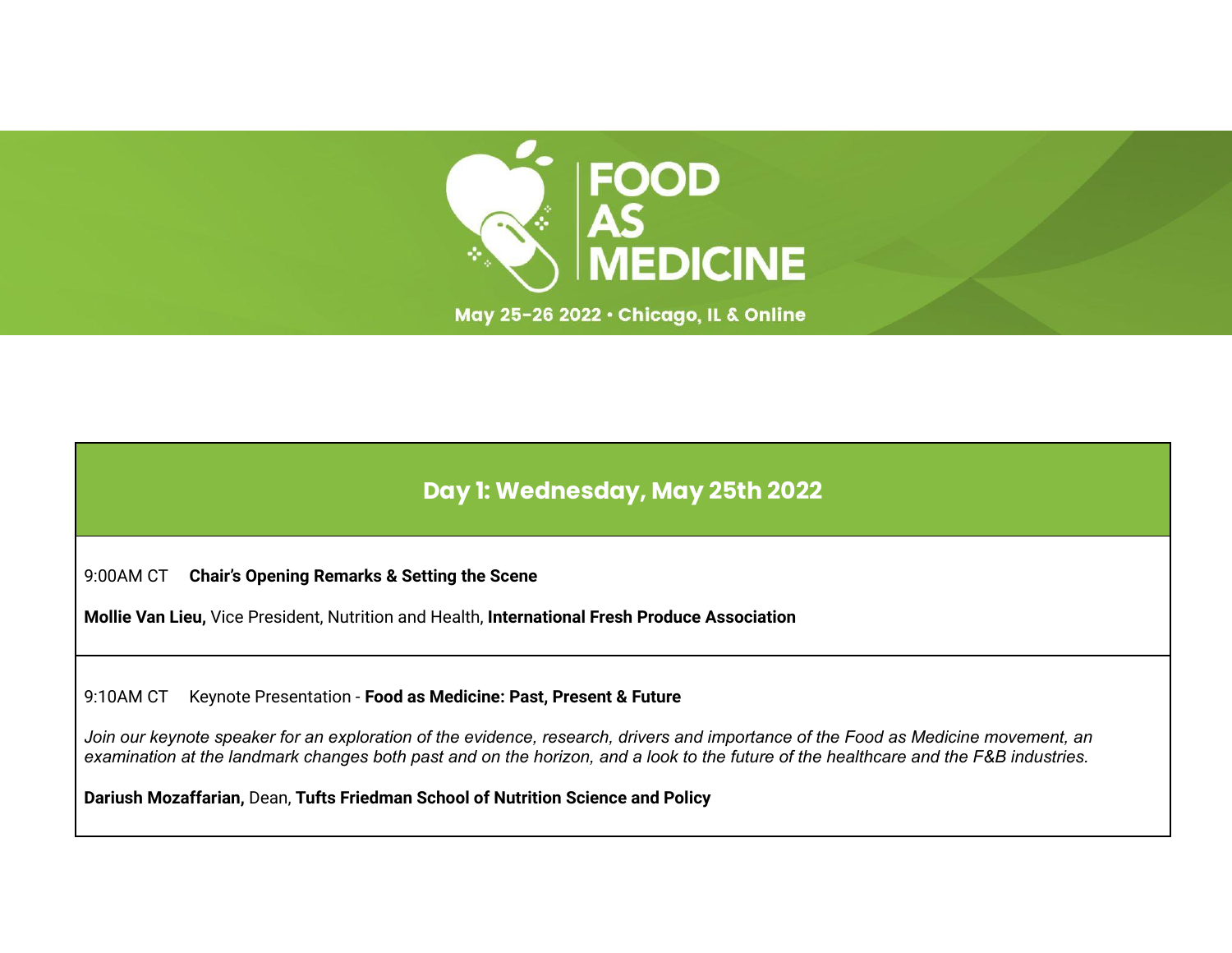## 9:45AM CT Keynote Panel Discussion with Open Q&A - **What Are The Biggest Obstacles in Food as Medicine Today?**

Over recent years, Food as Medicine has moved from a fringe idea to a reputable movement solidifying itself within healthcare and the F&B industry. But with each year that passes, it is becoming ever more clear that mutually beneficial partnerships between key stakeholders and sectors are essential for Food as Medicine to continue on its journey. Join some of the movement's leading visionaries to explore the who's, what's, whens, wheres and whys of the healthcare, hunger, public health, and F&B shake-up needed to propel Food as Medicine into the *mainstream.*

- Do we need a universal, accepted definition of Food as Medicine? Are there some key elements that generally hold true?
- What are we trying to achieve with Food as Medicine, and how will we know if we have been successful?
- Given that vision of success, in your opinion, what is the single biggest obstacle to Food as Medicine achieving that vision? How can the food, healthcare, hunger, public health, and other systems play a role in addressing this?
- How is regulation currently limiting or facilitating Food as Medicine, and what changes might you want to see to further the movement?
- With many Food as Medicine approaches currently aimed at the "health-conscious", how do we make sure that all people at different ages and income levels have the food they need to be their healthiest self?
- How can we make Food as Medicine more accessible to everyone? How do we amplify its importance to consumers, producers, distributors, regulators, and prescribers?

**Dariush Mozaffarian,** Dean, **Tufts Friedman School of Nutrition Science and Policy Jessica Donze Black,** National Vice President, Community Health, **American Heart Association**

**Lauren Shweder Biel,** Executive Director, **DC Greens**

#### **Antonio Tataranni,** CMO, **PepsiCo**

**Traci Simmons,** Director of Health Systems Innovation, **Feeding America** Moderated by: **Sherry Zhang,** Founder and CEO**, GenoPalate**

#### 10:35AM CT **Morning Refreshments & Networking**

**Opportunities in Food as Medicine**

11:05AM CT Presentation - **Food is Medicine Research Action Plan**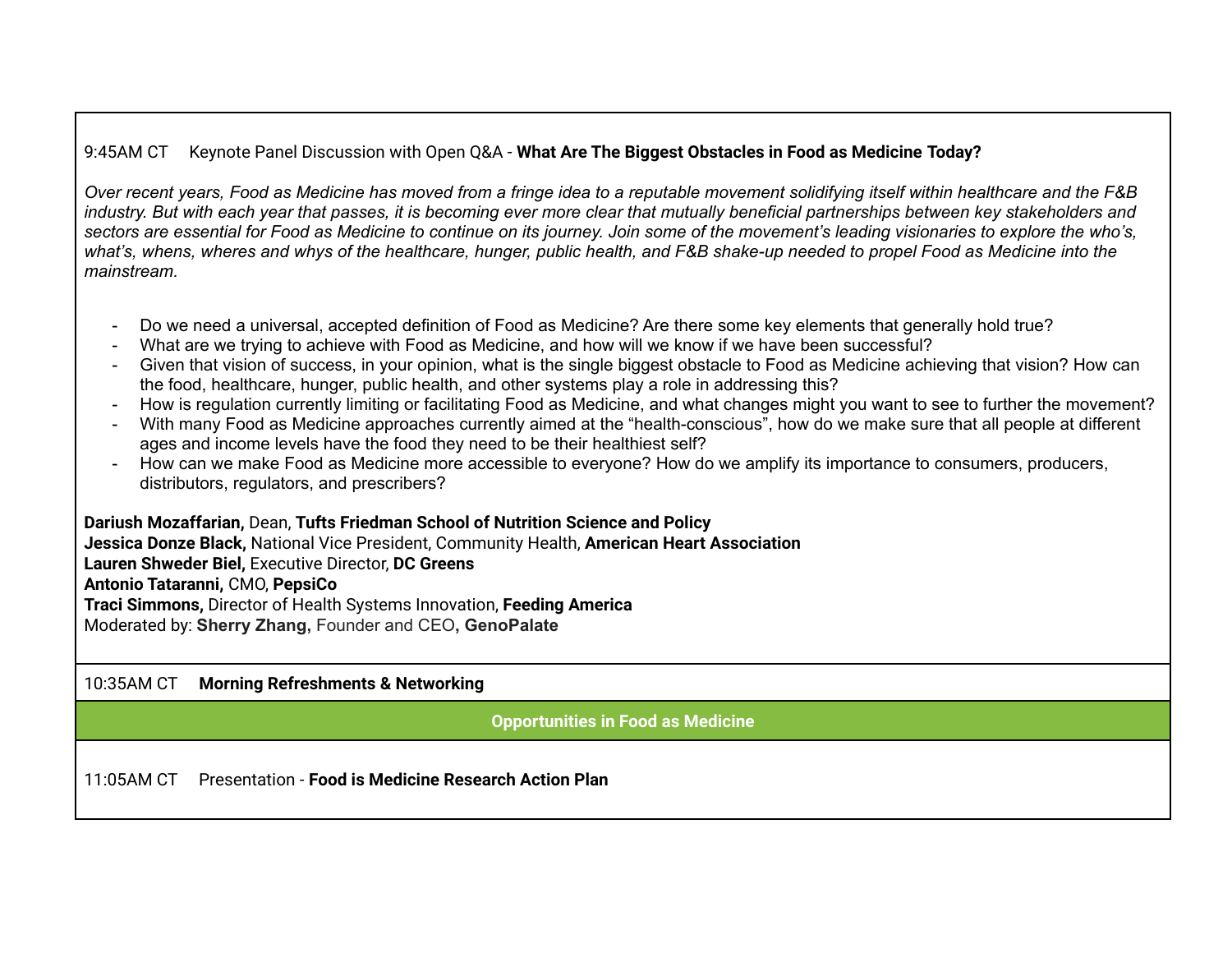**Corby Kummer,** Executive Director, Food & Society, **Aspen Institute**

11:30AM CT Presentation - **Food as Medicine to Improve Health Equity and Prevent Chronic Disease**

**Karen Mancera-Cuevas,** Deputy Director, Health Promotion, **Illinois [Department](https://www.linkedin.com/company/il-department-of-public-health/) of Public Health (IDPH)**

#### 12:15PM CT Panel Discussion with Open Q&A - What Are The Different Approaches and Trends in Food as Medicine, Nutrition, Health & **Wellness?**

Join this discussion to hear from the biggest and fast-growing perspectives in the field of nutrition, health and wellness, and what common truths *and key differences each of these approaches share.*

- What are the leading approaches and trends defining Food as Medicine and the Health & Wellness space?
- How have these approaches developed over the last few years and how are these set to develop in the future?
- Are there any generalizations that ring true across all these approaches?
- Can these approaches be used together and how can health and wellness advocates collaborate?
- How can we raise awareness of these approaches to improve overall health?

**Erin Pellegrin,** Nutrition Manager and Culinary Nutritionist, **Unite for HER Annalouise O'Connor,** Director, Nutrition Science, **Danone Amy Lazarus Yaroch,** Executive Director, **Gretchen Swanson Center for Nutrition Mette Dhyrberg,** Founder & CEO, **Mymee Christina Khoo,** Director, Emerging Science, Nutr & Reg Affairs, **Ocean Spray Cranberries** Moderated by: **Noah Voreades,** R&D Partnerships, **OLIPOP**

1:00PM CT **Lunch & Networking**

**Moving the Needle for Food as Medicine**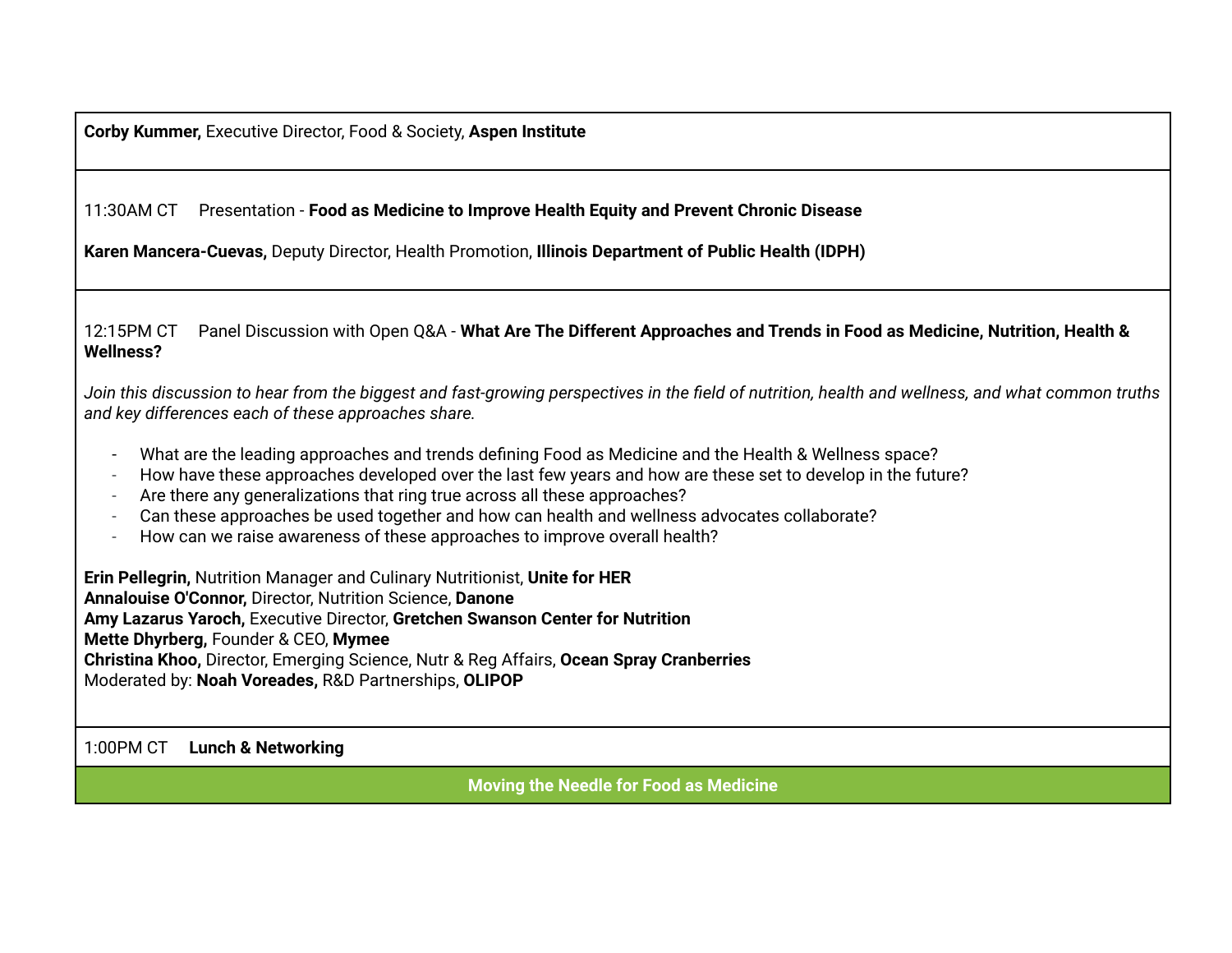## 2:00PM CT Presentation - **Value of Home Delivery of Healthy Meals in Disease Intervention**

**Lindsey Kane,** VP, Nutrition & Wellbeing, **Sunbasket**

### 2:25PM CT Presentation - **Bringing Food as Medicine To Breast and Ovarian Cancer Patients Nationwide**

- Discuss how Unite for HER are bringing food as medicine to support, help and empower ovarian and breast cancer patients before, during, and after their cancer diagnosis.
- Explore how Unite for HER are overcoming the barriers to healthy eating, including tackling education, access and racial health disparities, and their recent move and partnerships to serve patients nationwide.
- An insight into the qualitative data and research supporting the benefit of these programs for quality of life and survival.

**Sue Weldon,** Founder and CEO, **Unite for HER Erin Pellegrin,** Nutrition Manager and Culinary Nutritionist, **Unite for HER**

#### 2:50PM CT Panel Discussion with Open Q&A - **Lessons Learned from Real World Examples - How Has Food as Medicine Impacted Your Organization?**

Thanks to the hard work and efforts of early adopters of Food as Medicine, there are now a handful of trailblazing organizations leading the way for the rest of the world to follow. This is your chance to pose your questions to the seasoned professionals, to learn from their journeys and the *challenges they've faced along the way.*

- What does Food as Medicine mean within your organization, and how has it evolved from its inception?
- When and why did your organization decide to join this journey?
- What has been the single biggest challenge in integrating Food as Medicine and how did you overcome this?
- What key metrics and milestones are you using to measure success? Overall, has Food as Medicine been 'successful'?
- In one sentence, what advice would you offer to those looking to move towards Food as Medicine approaches within their organizations?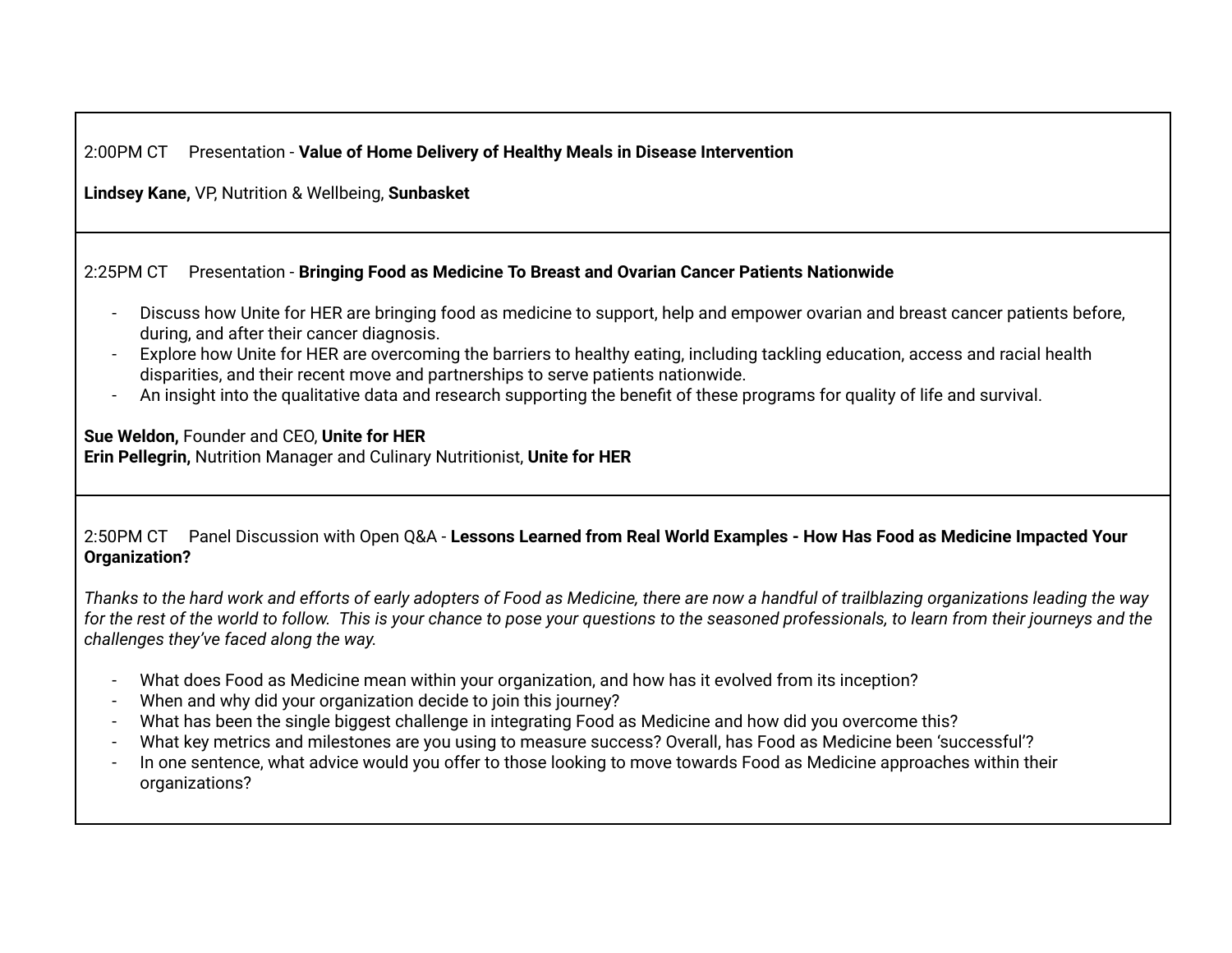| Brian Schroeder, Founder & CEO, Preventia Group                                                          |
|----------------------------------------------------------------------------------------------------------|
| Angela Kalousek Ebrahimi, Senior Director, Lifestyle Medicine, Blue Shield of California                 |
| Lindsay Hanson, Vice President, Head of Behavioral Insurance, Global Strategy and Delivery, John Hancock |
| Moderated by: Samantha Pillion, Digital Product Manager, Anthem                                          |

| 3:35PM CT | <b>Afternoon Refreshments &amp; Networking</b> |
|-----------|------------------------------------------------|
|-----------|------------------------------------------------|

Hosted by **Olipop**

| 4:00PM CT Presentation - Food as Medicine for Type 2 Diabetes Treatment: Findings from an Expert Consensus Statement (ECS) on |
|-------------------------------------------------------------------------------------------------------------------------------|
| Dietary Interventions for Type 2 Diabetes Remission from the American College of Lifestyle Medicine                           |

- Background on methodology of ECS and gaps it fills
- Defining remission of T2D
- Dietary patterns and components most helpful in achieving remission

**John Kelly,** President, **Oak Haven Lifestyle Medicine**

**Micaela Karlsen,** Senior Director of Research, **The American College of Lifestyle Medicine**

4:25PM CT Presentation - **Food as Medicine: Intersecting Consumer Need and Industry Opportunity**



 $O^{1PQ}$ 

**Sherry Frey,** VP, Total Wellness, **NielsenIQ**

4:50PM CT Presentation - **Building a Food as Medicine Community**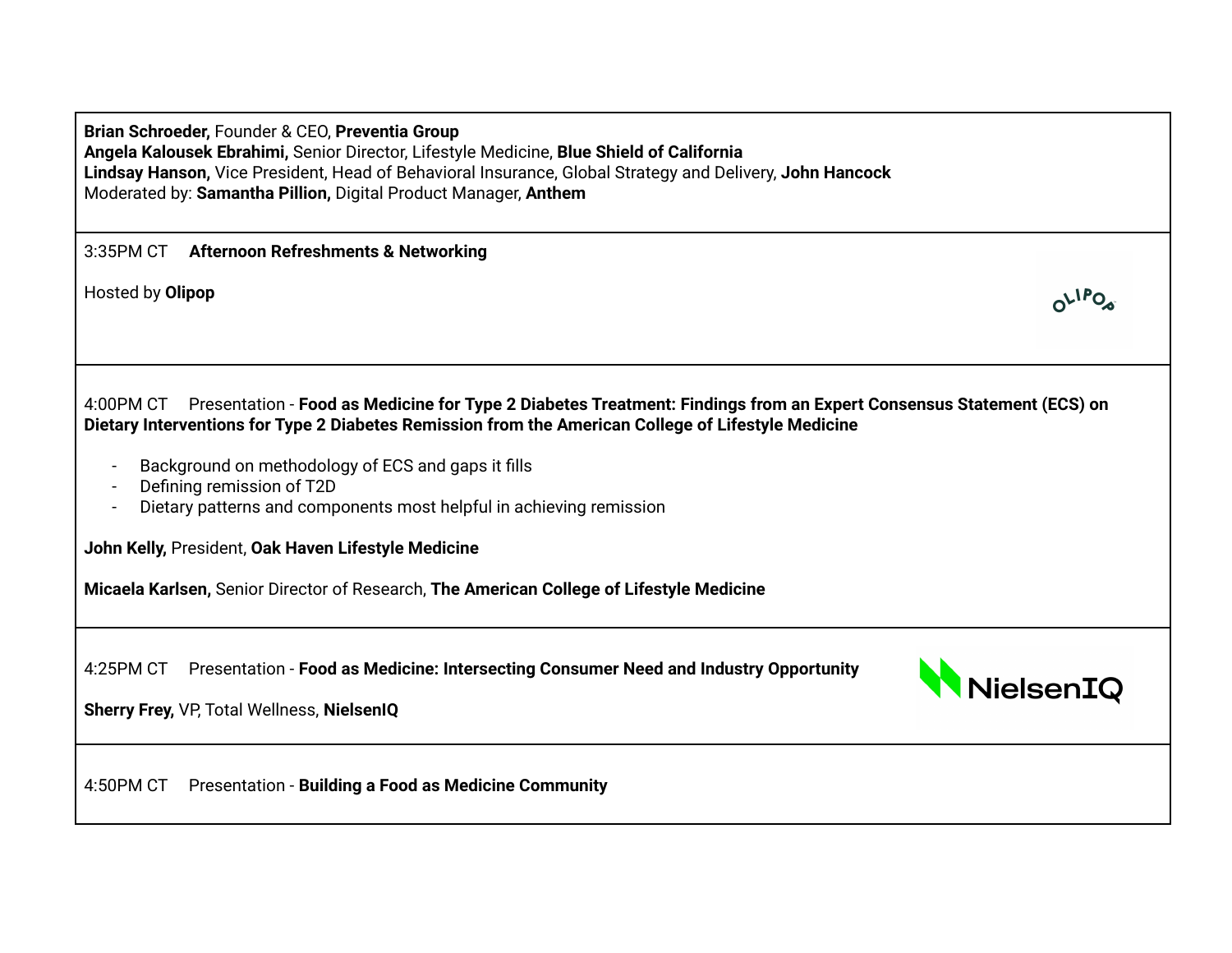**Elizabeth Suvedi,** Culinary Medicine Manager, **[Spectrum](https://www.linkedin.com/company/spectrum-health/) Health**

#### 5:15PM CT Panel Discussion with Open Q&A - The Million-Dollar Question: Where Does the Opportunity Lie, and What Do You Need to See **In Order to Engage with Food as Medicine?**

With a growing awareness of the benefits of Food as Medicine, personalized nutrition and culinary medicine, it is no wonder F&B, retail grocery, and healthcare titans are starting to take notice of this emerging opportunity. However, serious challenges stand in the way of these organizations taking the leap... join leading thinkers from big brands, health tech, payers, investors and providers to explore the scientific, social *and commercial opportunities that Food as Medicine offers, and the obstacles standing in their way.*

- How does your organization view and define Food as Medicine, and which areas of the movement are most ripe for involvement, investment and coverage?
- In your opinion, how could Food as Medicine provide an opportunity for your organization, and what would be the biggest obstacles and challenges?
- What key evidence would you need to see in order to engage, or further engage with, Food as Medicine? How can clinical trials and studies begin to prove the value of Food as Medicine? Where can technology play a role?
- What would an ideal partnership or collaboration in this space look like for you and what is currently stopping you pulling the trigger on these?
- Finally, how could your organization's involvement benefit the wider Food as Medicine ecosystem?

**Andrew Parkinson**, Founder and CEO, **Sifter SP, Inc.**

**Dave Milani,** VP, Wellness Solutions, **Sunbasket Tristin Brisbois,** Director, Advanced Personalization Ideation Center, Life Sciences, Global R&D, **PepsiCo Jonathan Smiga,** CEO, **Advanced Micronutrition LLC Kristin Reimers,** Director, Nutrition, Health and Wellness, **Conagra Brands** Moderated by: **Lauren M. Scott,** Chief Strategy Officer, **International Fresh Produce Association**

6:00PM CT **Drinks Reception**

**Hosted by NielsenIQ**

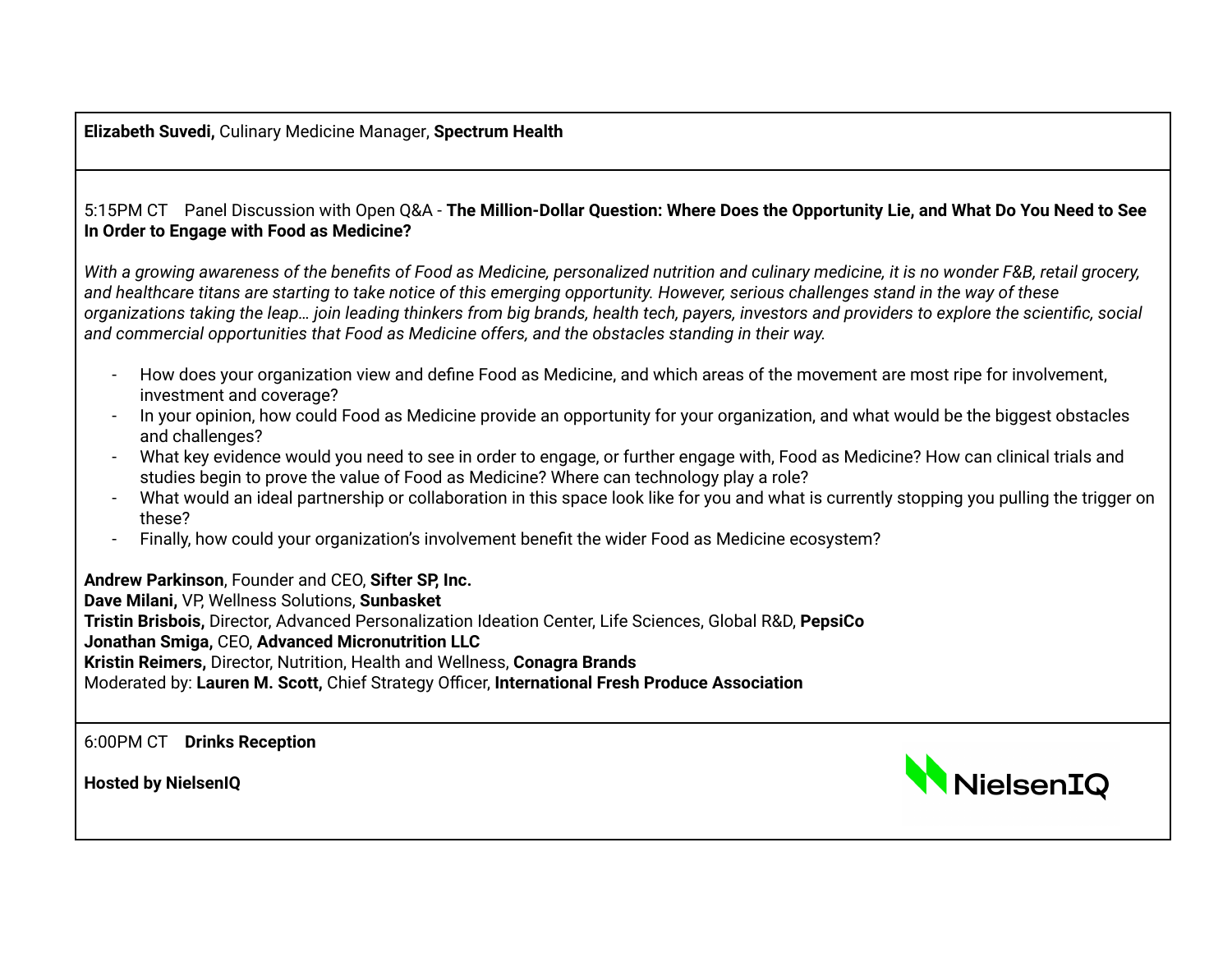# **Day 2: Thursday, May 26th, 2021**

9:00AM CT **Chair's Opening Remarks**

**Sherry Zhang,** Founder and CEO, **GenoPalate**

#### **Reaching the Target Market**

The morning of Day 2 is dedicated to exploring how to overcome the key obstacles standing in the way of reaching a target market. Whether it's education or science communication, behavior change or habit building, hear expert perspectives on the best strategies to impact *consumer and patient health through Food as Medicine.*

9:05AM CT Presentation - **A Few Thoughts on Mainstreaming Food as Medicine Initiative**

**Hamed Faridi,** Executive Director, **McCormick Science Institute**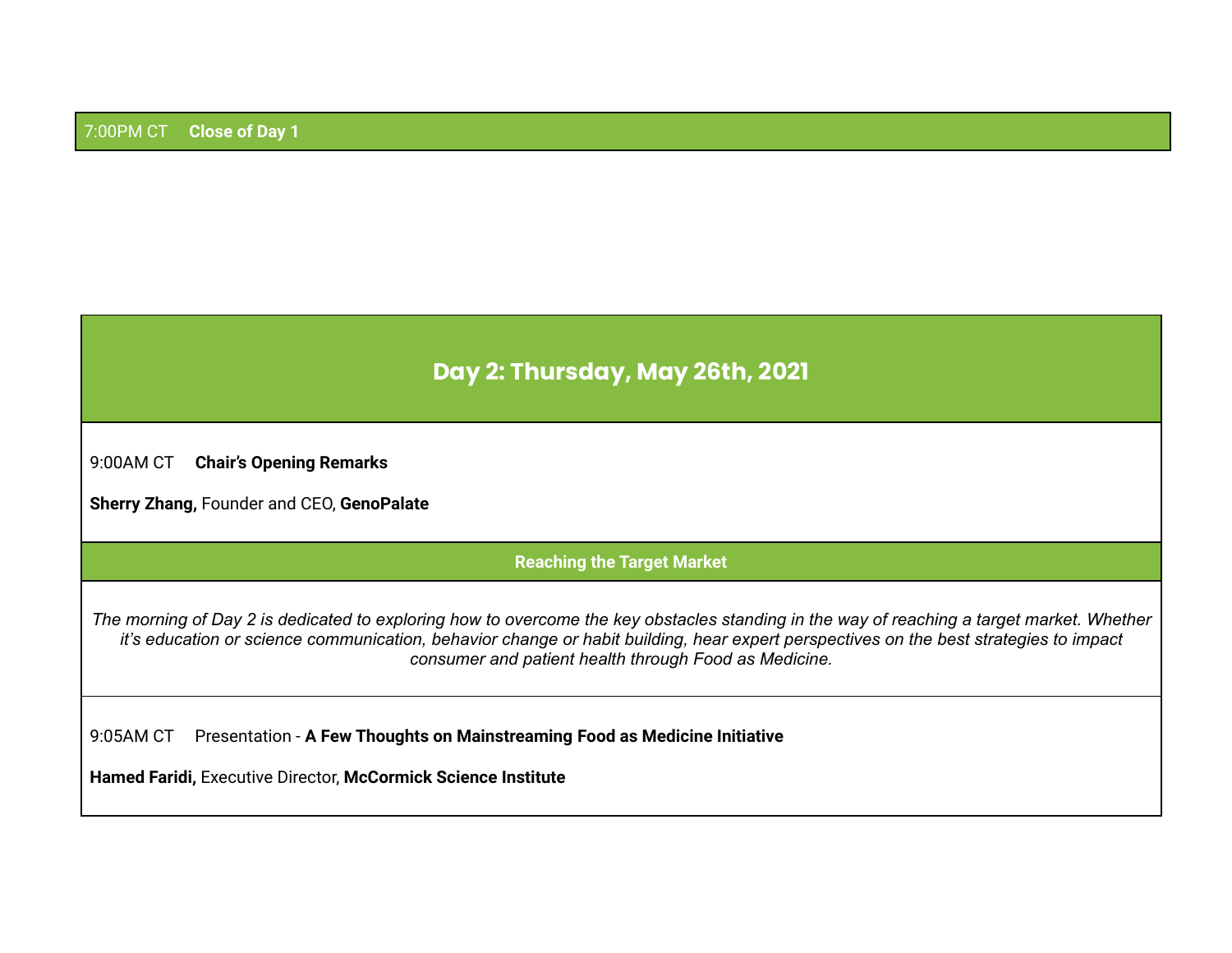## 9:25AM CT Part 1 - Panel Discussion with Open Q&A - **How Do We Convince 'Everyone Else' of the Value of Food as Medicine?**

- Who are the key stakeholders who need to understand the value of Food as Medicine to progress the movement?
- What do these terms mean to consumers?
- What are the main reasons why people remain skeptical, and how can we manage the spread of misinformation and maintain credibility?
- How can we ensure that information is reaching the target market?
- What are the key considerations when thinking about how to translate Food as Medicine in a way that resonates with consumers?

**Hamed Faridi,** Executive Director, **McCormick Science Institute Caroline Carney,** VP of Business Development, **Good Measures** Moderated by: **Sherry Zhang,** Founder and CEO, **GenoPalate**

10:00AM CT Part 2 - Panel Discussion with Open Q&A - **How Can We Encourage Sustainable Behavior Change?**

- What are the main incentives that can be utilized to change consumer behavior and adherence?
- What are the biggest obstacles we are currently facing and how can we overcome these?
- How can we take into account the other aspects of eating (emotional, mental, cultural, social) to increase our chance of success?
- Is accountability the key to changing behavior and building habits?
- What other tools can we use to encourage long-term adoption of Food as Medicine and how can we measure success?

**Betsy Fore,** Co-Founder & Co-CEO, **Tiny Organics Emily Hochman,** CEO & Founder, **Wellory Taylor Newman,** Nutrition Program Development Manager, **Kroger Jennifer Duran,** Clinical Product Manager, **Omada Health** Moderated by: **Sherry Zhang,** Founder and CEO, **GenoPalate**

#### 10:35AM CT **Morning Refreshments & Networking**

**Building a Food as Medicine Ecosystem**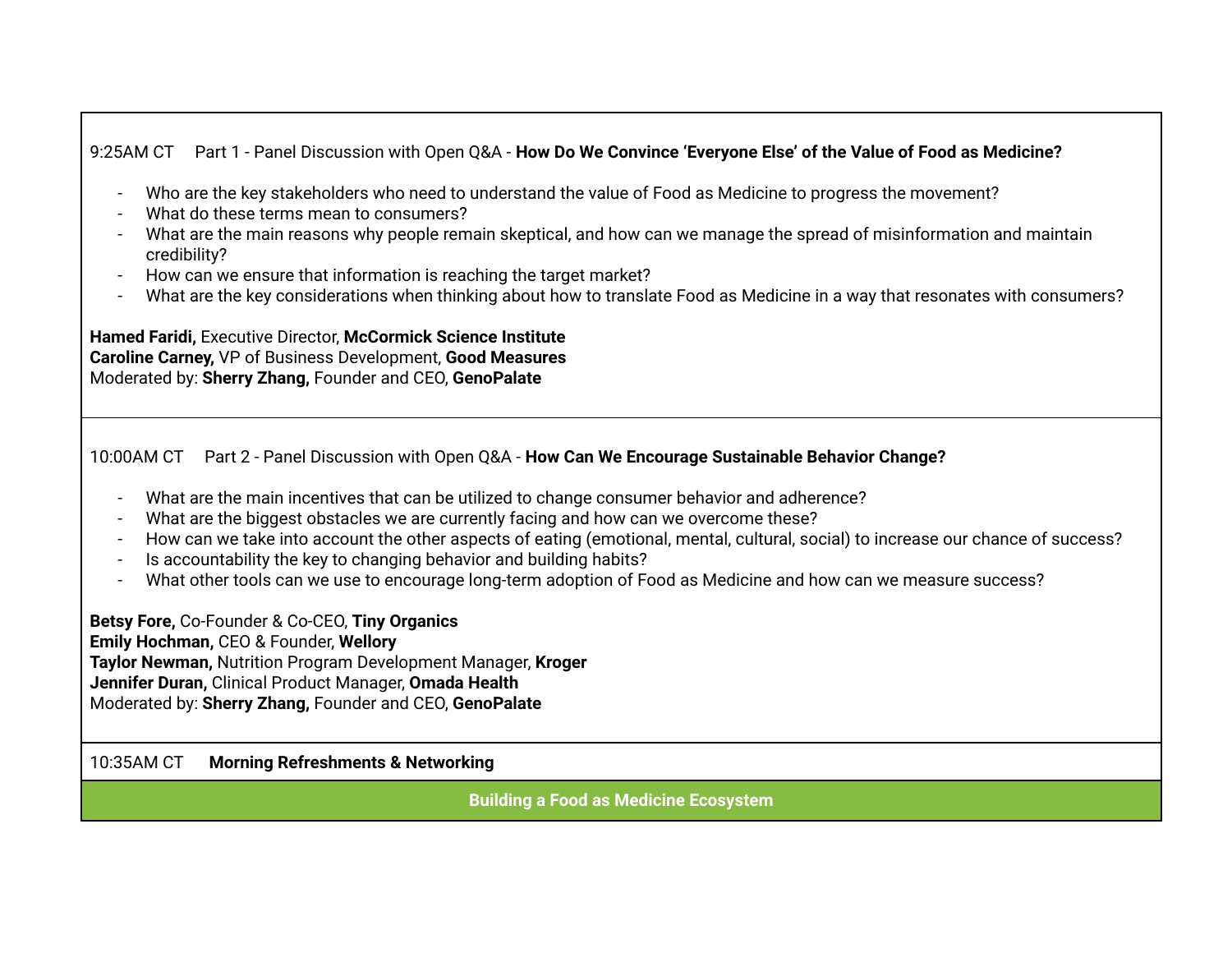## 11:00AM CT Presentation - **Building Healthier Communities Together: Connecting Health and Social Care**

- About Unite Us
- The Only End-to-End Solution for Social Care
- A New Model of Care that is Driven By the Community

**Amena Karim,** State Network Director, **Unite Us**

#### 11:25AM CT Presentation - **Moving Upstream To Make Food as Medicine The Foundation of Health and Health Care**

- The power of Food as Medicine: Why is it medicine's fastest growing field, and how does it help to achieve the quintuple aim?
- Using Food as Medicine as an evidence-based therapeutic lifestyle intervention to treat and, at times, reverse chronic disease: Why is this so urgently needed in our country and beyond?
- Filling the gaping void of Food as Medicine in medical education across the entire education continuum: Why is this essential to ushering in sustainable health and sustainable health care?
- Using Food as Medicine in practice: How do we equip every healthcare provider with this powerful tool?

**Susan Benigas,** Executive Director, **The American College of Lifestyle Medicine**

**Kayli Anderson,** Lead Faculty, Food as Medicine Course, **The American College of Lifestyle Medicine**

11:50AM CT Presentation - **Putting Food as Medicine on the Map: How Can Different Programs Work Together?**

**Christine Hamann,** Director, **The Teaching Kitchen Collaborative**

12:15PM CT Panel Discussion with Open Q&A - **How Can We Align & Collaborate Across the Movement to Achieve Collective Success?**

Whether your target market is seniors, patients with chronic conditions, health conscious consumers or your everyday American, there are many common challenges that unite everyone working in Food as Medicine. Join the final discussion of the Food as Medicine Summit: Chicago